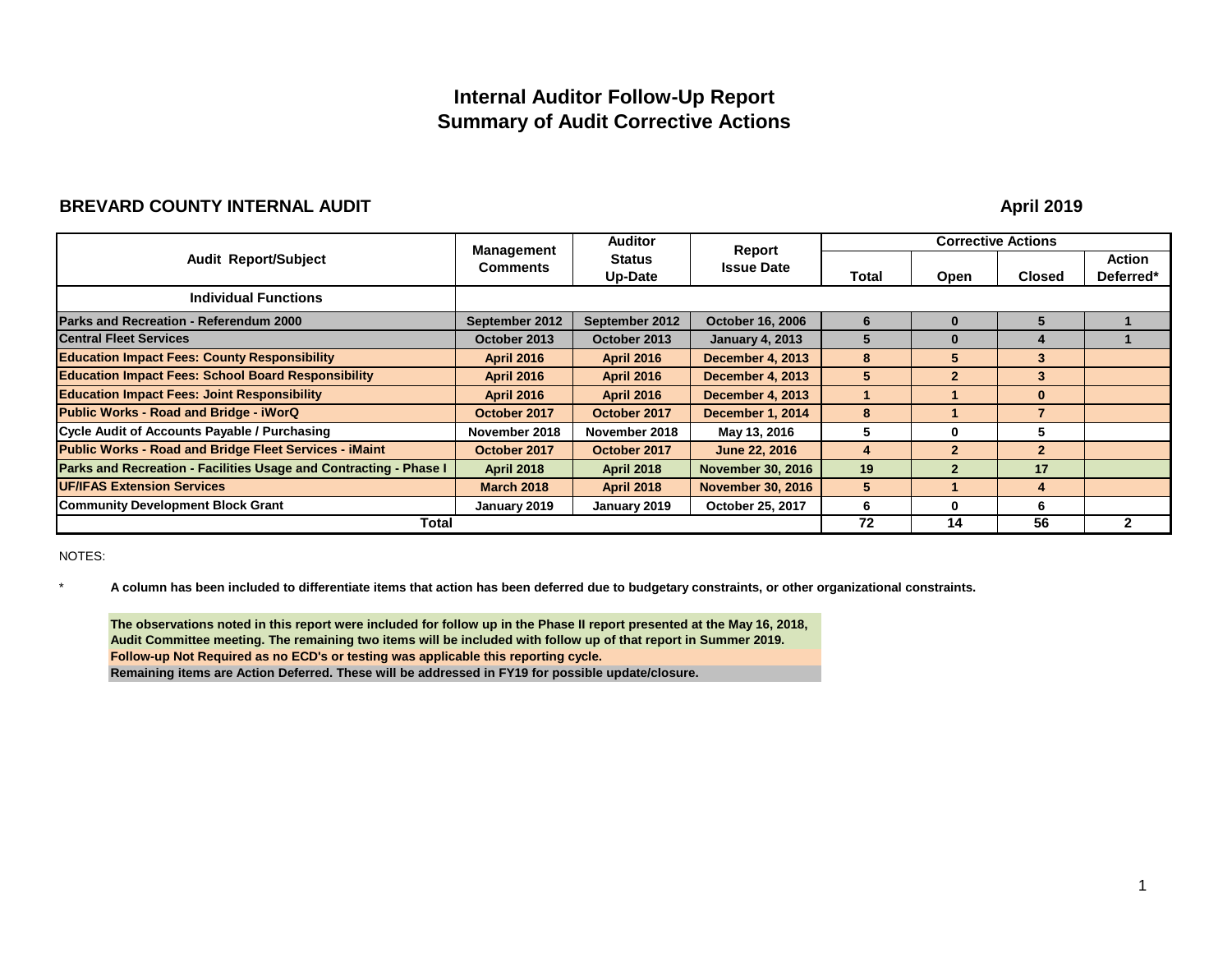## **FUNCTION: Cycle Audit of Accounts Payable / Purchasing**

#### **Open/Closed**

**= On schedule to complete ECDs**

**= Missed ECD (1st time), planned to complete in next 3 month review**

**= Missed ECD (2nd time or over 3 months for revised ECD)**

|             | <b>Observation 2 -</b>                                                                                                                                                                                                                                                                                                                                                                                                                                                                                                                                                                                                                                                                                                                                                                                                                                                                                                                                                                                                                                                                                                                                                                                                                                                                                                                                                                                                                                                                                                                                                                                                                                                                                                                                                                                                                                                                                                                                                                                                                                                                                                                                                                                                                                                                                                        | <b>Management Comments</b>                                                                                                                                                                                                                                                                                                                    | <b>Auditor Comments</b>                           |               |
|-------------|-------------------------------------------------------------------------------------------------------------------------------------------------------------------------------------------------------------------------------------------------------------------------------------------------------------------------------------------------------------------------------------------------------------------------------------------------------------------------------------------------------------------------------------------------------------------------------------------------------------------------------------------------------------------------------------------------------------------------------------------------------------------------------------------------------------------------------------------------------------------------------------------------------------------------------------------------------------------------------------------------------------------------------------------------------------------------------------------------------------------------------------------------------------------------------------------------------------------------------------------------------------------------------------------------------------------------------------------------------------------------------------------------------------------------------------------------------------------------------------------------------------------------------------------------------------------------------------------------------------------------------------------------------------------------------------------------------------------------------------------------------------------------------------------------------------------------------------------------------------------------------------------------------------------------------------------------------------------------------------------------------------------------------------------------------------------------------------------------------------------------------------------------------------------------------------------------------------------------------------------------------------------------------------------------------------------------------|-----------------------------------------------------------------------------------------------------------------------------------------------------------------------------------------------------------------------------------------------------------------------------------------------------------------------------------------------|---------------------------------------------------|---------------|
| <b>Risk</b> | <b>Invoice Processing - Three-Way-Match</b>                                                                                                                                                                                                                                                                                                                                                                                                                                                                                                                                                                                                                                                                                                                                                                                                                                                                                                                                                                                                                                                                                                                                                                                                                                                                                                                                                                                                                                                                                                                                                                                                                                                                                                                                                                                                                                                                                                                                                                                                                                                                                                                                                                                                                                                                                   | as of November 2018                                                                                                                                                                                                                                                                                                                           | as of November 2018                               | <b>Status</b> |
|             | We selected a sample of 50 vendor invoices from the period March 1, 2015 through February 29, 1) Purchasing conducted Basic Public Purchasing 1) Three-way match training - CRI notes that<br>Moderate 2016 - ten each from the five selected Departments (Fire Rescue, Library Services, Natural classes, where we reviewed and discussed various purchasing provided training for the departments<br>Resources Solid Waste Management and Utility Services). In terms of County Finance's and processes, including the 3-way match.                                                                                                                                                                                                                                                                                                                                                                                                                                                                                                                                                                                                                                                                                                                                                                                                                                                                                                                                                                                                                                                                                                                                                                                                                                                                                                                                                                                                                                                                                                                                                                                                                                                                                                                                                                                         |                                                                                                                                                                                                                                                                                                                                               | based on our review of email correspondence. This | Closed        |
|             | Departments' review and approval of vendor invoices tested per the applicable Administrative Order<br>requirements (e.g. AO-33 Payment of Invoice – see Objectives and Approach section for detail of 2) We began our review of department's compliance<br>requirements), our understanding is that the three-way match control is to be performed at the with the three way match requirement in April 2018. [2] CRI obtained spreadsheet from County Finance<br>Departmental level. As such, the applicable Department signatures indicated Departmental review I assigned one of our senior staff accountants to the noting that County staff implemented the spot audits<br>and approval for all vendor invoices tested. However, in reviewing the three-way match support project and he worked on it for several months. In April 2018. This matter is considered closed for<br>(purchase order, receiver and invoice) obtained from the Departments, we noted that for 5 [Fire Attached is his spreadsheet. Our review identified purposes of our follow-up actions since the<br>Rescue – 4; Natural Resources – 1] out of the 50 invoices tested, the invoiced amount was several issues that we addressed in a meeting with recommended action was implemented by County<br>incorrect. Based on discussions with Departmental management for the five Departments tested, the Purchasing staff in September Probably the most Management. However, we will address the pricing<br>three-way match is not performed at the Department level. The respective Departments rely on their significant issue related to cooperative (piggy-back) matter raised by County Finance related to support<br>respective cost centers/field offices/branches to perform this matching function in approving the contracts. The County has used several cooperative for vendor price discounts that are based on the<br>vendor invoice for payment. The risks associated with this include: Goods purchased / services (piggy-back) contracts from other various entities catalog list prices in the next Cycle Audit of Accounts<br>rendered not properly ordered, paying for goods not received, paying incorrect price/rate for goods As a part of these agreements the vendors were to Payable.<br>received/services rendered. | provide catalog prices during the bid process. In<br>most cases, there was no way to verify the discount<br>a vendor was to give the County because it was<br>based upon either Manufacturer's list price, trade<br>price, or some other catalog price, because the<br>catalog list prices were not provided with the backup<br>documentation | item is considered closed.                        |               |
|             | <b>Auditor Recommendation</b>                                                                                                                                                                                                                                                                                                                                                                                                                                                                                                                                                                                                                                                                                                                                                                                                                                                                                                                                                                                                                                                                                                                                                                                                                                                                                                                                                                                                                                                                                                                                                                                                                                                                                                                                                                                                                                                                                                                                                                                                                                                                                                                                                                                                                                                                                                 | ECD:                                                                                                                                                                                                                                                                                                                                          | <b>Testing Date:</b>                              |               |
|             | We recommend the following:<br>1) County Management should require the Departments to perform the three-way-match and retain 2) Closed<br>the documentation. If high volume and lack of resources do not allow the Department to perform the<br>three-way match for all invoices processed for payment, the Department should perform "spot" audits<br>on a quarterly basis to verify that the three-way-match is being performed by the respective cost<br>center / branch location. In all cases, the cost center / branch location should be required to provide<br>the three-way match documentation to the Department for the Department's retention and spot audits.<br>The three way match involves comparing the vendor name including invoice pricing and quantity<br>ordered to the purchase order (unless open PO), and matching the vendor invoice quantity to the<br>receiving document (may be the vendor invoice if used as the receiving document or relates to<br>services); if the purchase order does not specify pricing or product or service specifications, the<br>Department may use the price/rate list to verify price/rate or contract to verify approved price/rate<br>and/or product or service specifications, as applicable.<br>2) County Finance should perform sample, surprise audits of the Departments to verify that the<br>Departments are performing the three-way-match (or spot audits) and retaining the documentation.                                                                                                                                                                                                                                                                                                                                                                                                                                                                                                                                                                                                                                                                                                                                                                                                                                                             | 1) Closed                                                                                                                                                                                                                                                                                                                                     | 1) Closed<br>2) Closed                            |               |

## **Internal Auditor Follow-Up Report of Corrective Actions**

### **Report Issue Date: May 13, 2016**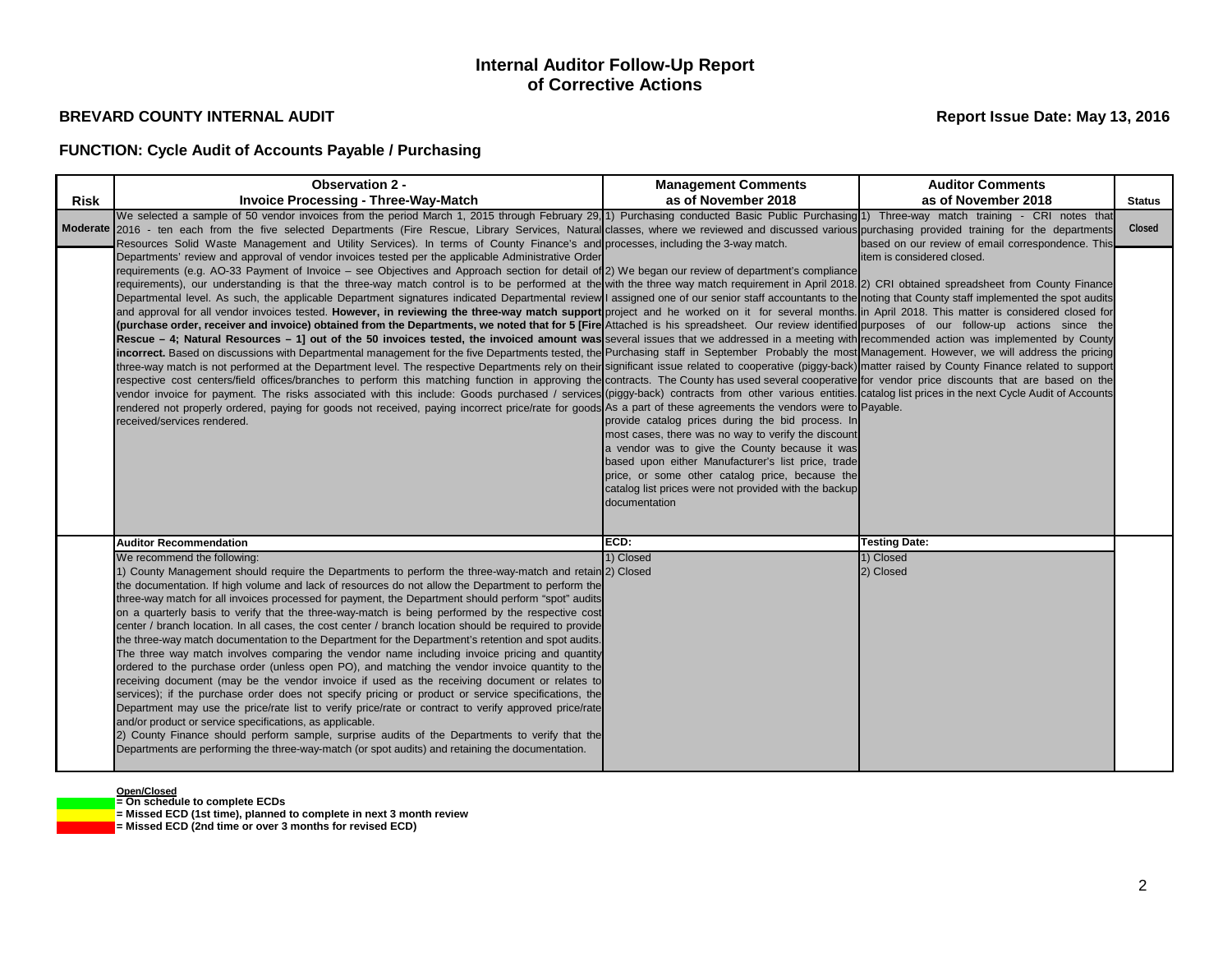## **FUNCTION: Community Development Block Grant**

## **Internal Auditor Follow-Up Report of Corrective Actions**

|             |                                                                                                                                                                                                                                                                                                                                                                                                                                                                                                                                                                                                                                                                                                                                                                                                                                                                                                                                                                                                                                                                                   | <b>Management Comments</b>                                                                                                                              | <b>Auditor Comments</b>                                                                                                                                      |               |
|-------------|-----------------------------------------------------------------------------------------------------------------------------------------------------------------------------------------------------------------------------------------------------------------------------------------------------------------------------------------------------------------------------------------------------------------------------------------------------------------------------------------------------------------------------------------------------------------------------------------------------------------------------------------------------------------------------------------------------------------------------------------------------------------------------------------------------------------------------------------------------------------------------------------------------------------------------------------------------------------------------------------------------------------------------------------------------------------------------------|---------------------------------------------------------------------------------------------------------------------------------------------------------|--------------------------------------------------------------------------------------------------------------------------------------------------------------|---------------|
| <b>Risk</b> | 1 Suspension/Debarment                                                                                                                                                                                                                                                                                                                                                                                                                                                                                                                                                                                                                                                                                                                                                                                                                                                                                                                                                                                                                                                            | as of November 2018                                                                                                                                     | as of November 2018                                                                                                                                          | <b>Status</b> |
| <b>High</b> | We noted for 1 out of 5 active construction projects, HHS staff was unable to locate written evidence<br>that HHS staff verified that the contractor was not on the suspended / debarred list or provide written<br>certification from the contractor that its organization and its principals were not suspended or                                                                                                                                                                                                                                                                                                                                                                                                                                                                                                                                                                                                                                                                                                                                                              | The Department has been making sure that the<br>suspension / debarment verification is performed<br>and that our project files are complete and include | CRI selected the one active project and verified that<br>the Department had included evidence in the file that<br>the contractor was not on the suspension / | Closed        |
|             | debarred as required by the Uniform Guidance and pursuant to Department policies and procedures<br>(HHS-011).                                                                                                                                                                                                                                                                                                                                                                                                                                                                                                                                                                                                                                                                                                                                                                                                                                                                                                                                                                     | these required documents.                                                                                                                               | debarment list. This item is considered closed.                                                                                                              |               |
|             | During the time of our testing, we were able to verify that the contractor identified as the exception<br>above is not currently listed on the suspended / debarred list.<br>This lack of compliance with the Uniform Guidance as required by HUD could lead to payments being<br>made to suspended or debarred contractors and the loss or reduction of HUD funding.                                                                                                                                                                                                                                                                                                                                                                                                                                                                                                                                                                                                                                                                                                             |                                                                                                                                                         |                                                                                                                                                              |               |
|             | <b>Auditor Recommendation</b>                                                                                                                                                                                                                                                                                                                                                                                                                                                                                                                                                                                                                                                                                                                                                                                                                                                                                                                                                                                                                                                     | ECD:                                                                                                                                                    | <b>Testing Date:</b>                                                                                                                                         |               |
|             | We recommend that HHS obtain written certifications from contractors and verify that the contractor is Closed.<br>not on the suspended / debarred list and include written confirmation in the project file.<br>This will help ensure compliance with HUD and Uniform Guidance requirements and help prevent the<br>County from utilizing suspended or debarred contractors and possible loss or reduction of HUD funds<br>for violation of these federal compliance requirements.<br>Management Response:<br>The Department has verified that the 1 contractor in question is currently not on the suspension /<br>debarment list.<br>The Department has been using the Purchasing Department for bidding CDBG projects since 2014.<br>They are responsible for ensuring that all required documentation (including suspension / debarment<br>verification) is included as part of the bidding process. The Department will ensure that the<br>suspension / debarment verification is performed and that our project files are complete and include<br>these required documents. |                                                                                                                                                         | Closed.                                                                                                                                                      |               |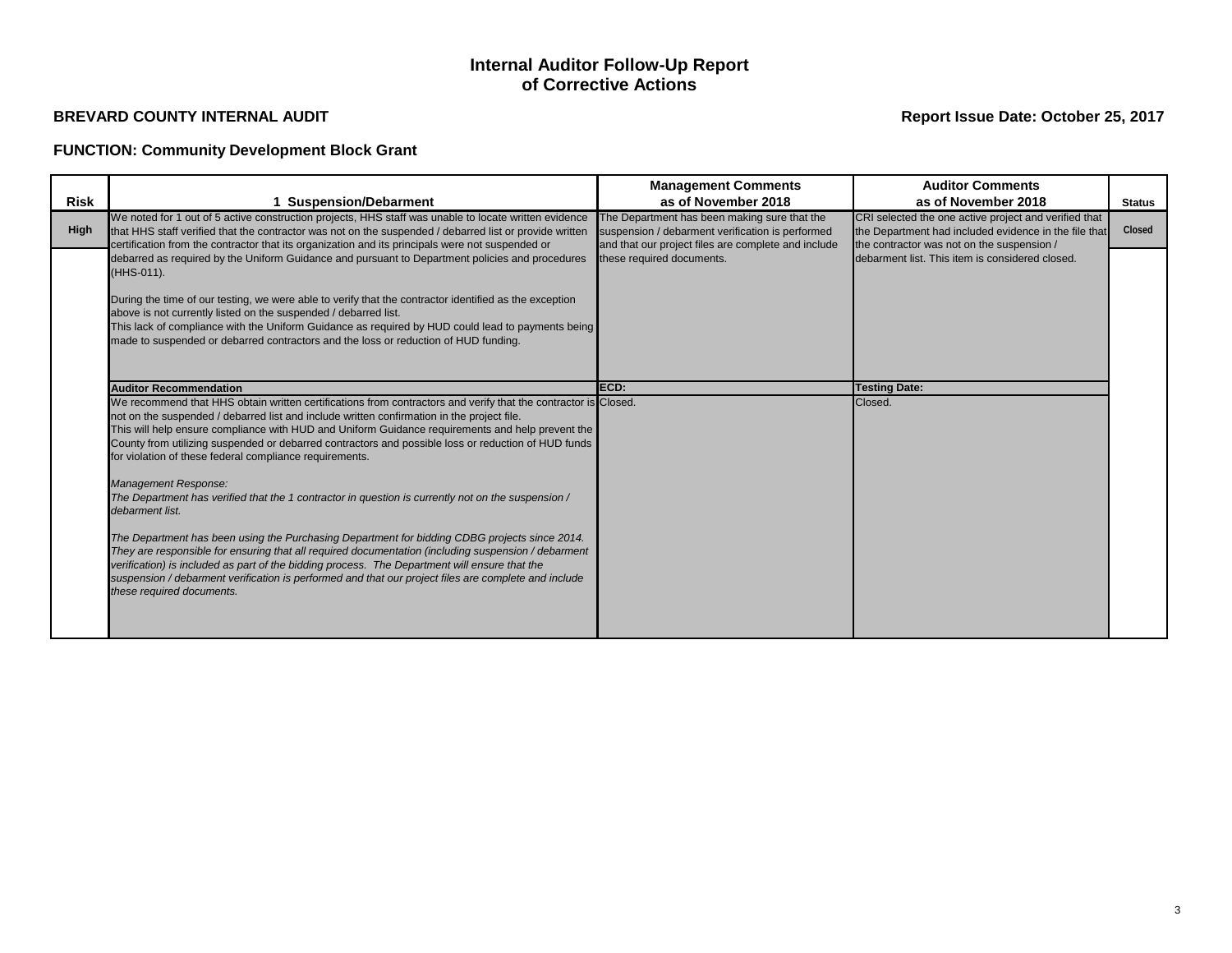## **FUNCTION: Community Development Block Grant**

## **Report Issue Date: October 25, 2017**

| Risk        | <b>2 Environment Reviews</b>                                                                                                                                                                                                                                                                                                                                                                                                                                                                                                                               | <b>Management Comments</b><br>as of November 2018 | <b>Auditor Comments</b><br>as of November 2018                                                                                                                                                                         | <b>Status</b> |
|-------------|------------------------------------------------------------------------------------------------------------------------------------------------------------------------------------------------------------------------------------------------------------------------------------------------------------------------------------------------------------------------------------------------------------------------------------------------------------------------------------------------------------------------------------------------------------|---------------------------------------------------|------------------------------------------------------------------------------------------------------------------------------------------------------------------------------------------------------------------------|---------------|
| <b>High</b> | For 2 out of 5 projects tested, the request for release of funds and the environmental certifications<br>were completed for the projects as part of the five year tiered plan (2010-2015); however, the<br>construction supervisor was not able to locate the environmental review statutory checklist required to checklist to ensure it is included in the project file.                                                                                                                                                                                 | the CDBG Supervisor or designee review the        | The Department has implemented a process to have CRI obtained a list of new projects commencing after<br>October 2017, and selected one and verified that the<br>project checklist included evidence of the supervisor | Closed        |
|             | be completed and maintained in the file.<br>This lack of compliance with the Compliance Supplement as required by HUD could lead to the loss<br>or reduction of HUD funding.                                                                                                                                                                                                                                                                                                                                                                               |                                                   | or designee's review and that the environmental<br>review was properly completed. This item is<br>considered closed.                                                                                                   |               |
|             | <b>Auditor Recommendation</b>                                                                                                                                                                                                                                                                                                                                                                                                                                                                                                                              | ECD:                                              | <b>Testing Date:</b>                                                                                                                                                                                                   |               |
|             | We recommend that the Department put in place a process for someone other than the one who is<br>responsible to obtain the environmental review to verify that the project checklist required by and<br>detailed in department policy HHS-011 and related supporting documentation has been performed<br>and maintained in the project file.<br>This will help facilitate that the environmental review is performed and maintained for each project, as<br>applicable, in compliance with HUD and the Uniform Guidance, and help prevent possible loss or | Closed.                                           | Closed.                                                                                                                                                                                                                |               |
|             | reduction of HUD funds for violation of these federal compliance requirements.<br>Management Response: For new CDBG projects / activities, the Department has implemented a<br>process to have the CDBG Supervisor or designee review the checklist to ensure it is included in the<br>project file.                                                                                                                                                                                                                                                       |                                                   |                                                                                                                                                                                                                        |               |

# **Internal Auditor Follow-Up Report of Corrective Actions**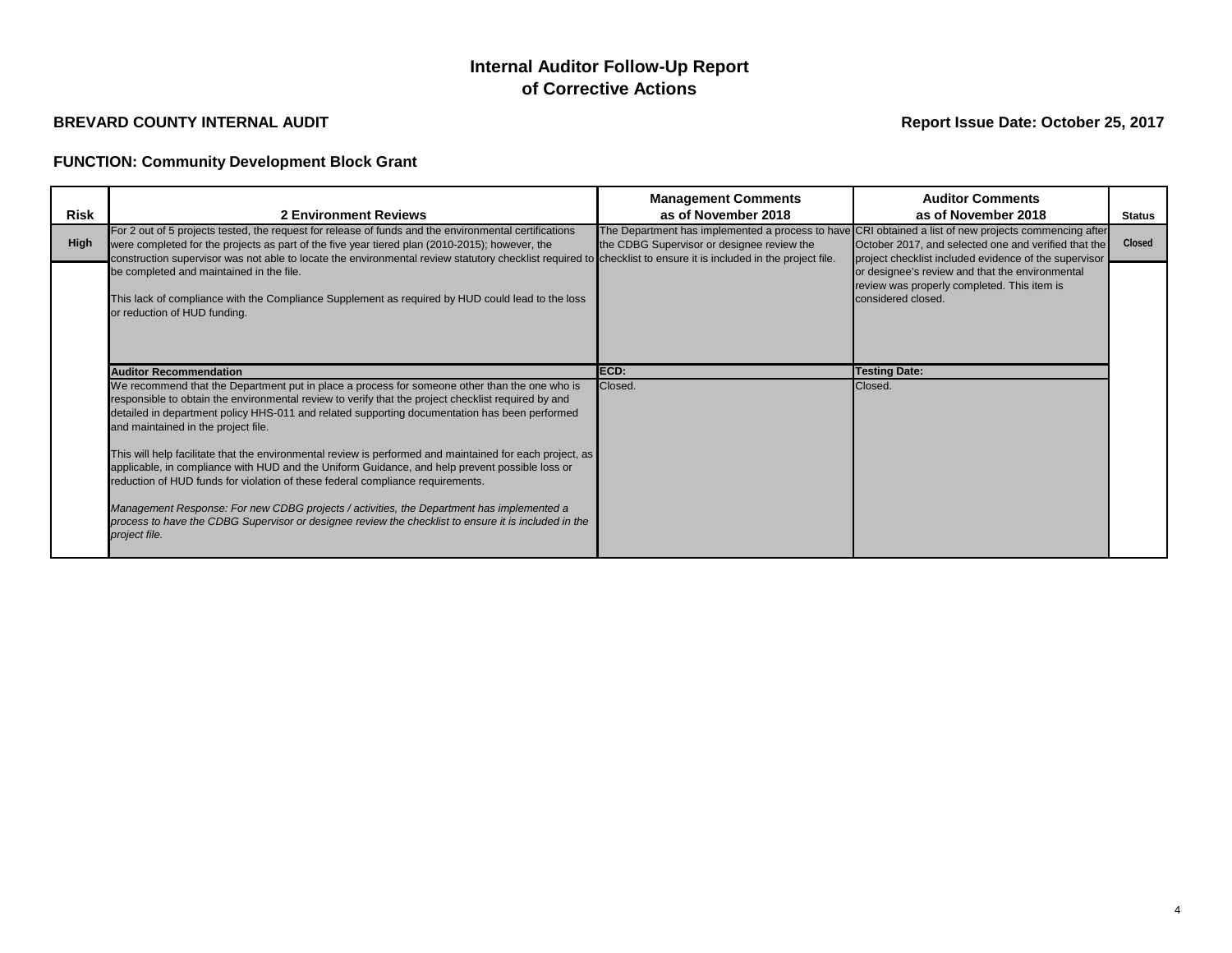## **FUNCTION: Community Development Block Grant**

# **Internal Auditor Follow-Up Report of Corrective Actions**

| <b>Risk</b> | <b>3 Subrecipient Monitoring</b>                                                                                                                                                                                                                                                                                                                                                                                                                                                                                                                                                                                                                                                                                                                                                                                                                                                                                                                                                                                                               | <b>Management Comments</b><br>as of November 2018                                                        | <b>Auditor Comments</b><br>as of November 2018                                                                                                                                                   | <b>Status</b> |
|-------------|------------------------------------------------------------------------------------------------------------------------------------------------------------------------------------------------------------------------------------------------------------------------------------------------------------------------------------------------------------------------------------------------------------------------------------------------------------------------------------------------------------------------------------------------------------------------------------------------------------------------------------------------------------------------------------------------------------------------------------------------------------------------------------------------------------------------------------------------------------------------------------------------------------------------------------------------------------------------------------------------------------------------------------------------|----------------------------------------------------------------------------------------------------------|--------------------------------------------------------------------------------------------------------------------------------------------------------------------------------------------------|---------------|
| <b>High</b> | We noted that for two out of the four subrecipients there was a significant delay by the Department<br>between when the subrecipient monitoring was performed and when the monitoring report was                                                                                                                                                                                                                                                                                                                                                                                                                                                                                                                                                                                                                                                                                                                                                                                                                                               | We were able to adhere to the recommended action<br>to issue the monitoring report no later than a month | CRI obtained a list of the most recipient reports<br>issued, and selected 3 of the Department's                                                                                                  | Closed        |
|             | provided to the subrecipient. In both cases the subrecipient monitoring was performed in May 2016<br>and the reports were not issued to the subrecipients until September and October 2016 respectively.<br>September represents the end of the subrecipients contract year. In the case of one subrecipient,<br>there were compliance concerns noted requiring a response.<br>This lack of timeliness in the issuance of the monitoring reports could result in the Department<br>continuing to provide funds to subrecipients and / or the Department renewing contracts with<br>subrecipients that are out of compliance with their contract terms and conditions.<br>This lack of compliance with the Uniform Guidance as required by HUD could lead to the loss or<br>reduction of HUD funding.                                                                                                                                                                                                                                           | after the subrecipient monitoring is complete.                                                           | subrecipients. We verified that the subrecipients<br>respect reports were issued no later than one month<br>after the subrecipients monitoring was completed.<br>This item is considered closed. |               |
|             | <b>Auditor Recommendation</b>                                                                                                                                                                                                                                                                                                                                                                                                                                                                                                                                                                                                                                                                                                                                                                                                                                                                                                                                                                                                                  | ECD:                                                                                                     | <b>Testing Date:</b>                                                                                                                                                                             |               |
|             | We recommend that the Department put a process in place to ensure that the subrecipient monitoring Closed.<br>reports are issued to the respective subrecipient in a timelier manner such as within a month after the<br>subrecipient monitoring is completed.<br>This will help ensure compliance with HUD and the Uniform Guidance, and help prevent possible loss<br>or reduction of HUD funds for violation of these federal compliance requirements.<br>For new CDBG projects / activities, the Department has implemented a process to have the CDBG<br>Supervisor or designee review the checklist to ensure it is included in the project file.<br>Management Response:<br>The Department already has a Monitoring and Technical Assistance process in place which includes<br>a timeline for issuing the respective subrecipient monitoring report. However, the Department agrees<br>timeliness is an issue and will adhere to issuing the monitoring report no later than a month after the<br>subrecipient monitoring is complete. |                                                                                                          | Closed.                                                                                                                                                                                          |               |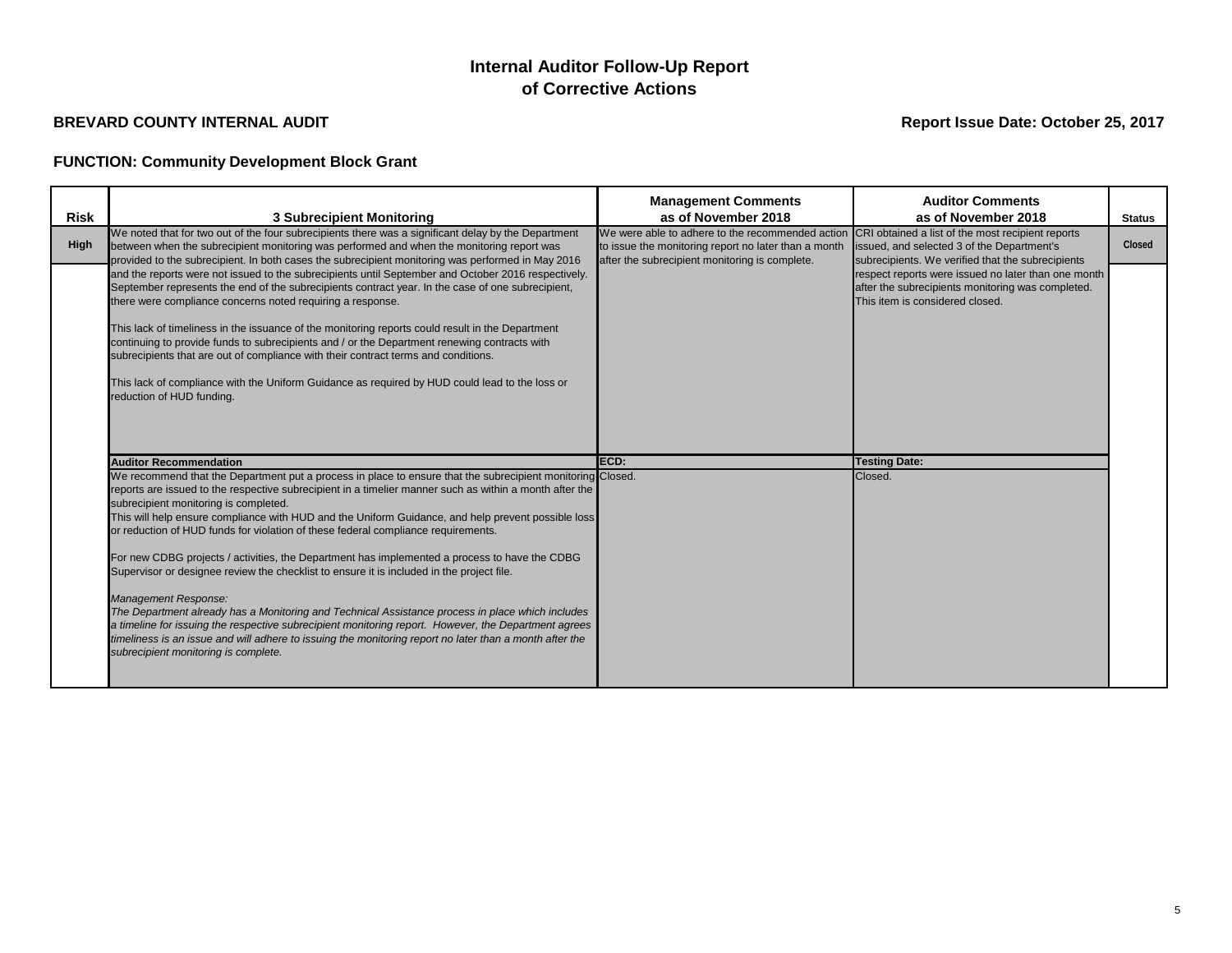## **FUNCTION: Community Development Block Grant**

# **Internal Auditor Follow-Up Report of Corrective Actions**

| <b>Risk</b> | <b>4 HUD Timeliness Standard</b>                                                                                                                                                                                                                                                                                                                                                                                                                                                                                                                                                                                                                                                                                                                                                                                                                                                                                                                                                                                                                                                                                                                                                                                                                                                                                                                                                                                                                                                                 | <b>Management Comments</b><br>as of November 2018                                                                                                                                                                                                                                                                                                                                                                                                                                                                                                                                                                                                                                                                                                                                                                                                                                                                                                                                                     | <b>Auditor Comments</b><br>as of November 2018                                                                                                                                                                                                         | <b>Status</b> |
|-------------|--------------------------------------------------------------------------------------------------------------------------------------------------------------------------------------------------------------------------------------------------------------------------------------------------------------------------------------------------------------------------------------------------------------------------------------------------------------------------------------------------------------------------------------------------------------------------------------------------------------------------------------------------------------------------------------------------------------------------------------------------------------------------------------------------------------------------------------------------------------------------------------------------------------------------------------------------------------------------------------------------------------------------------------------------------------------------------------------------------------------------------------------------------------------------------------------------------------------------------------------------------------------------------------------------------------------------------------------------------------------------------------------------------------------------------------------------------------------------------------------------|-------------------------------------------------------------------------------------------------------------------------------------------------------------------------------------------------------------------------------------------------------------------------------------------------------------------------------------------------------------------------------------------------------------------------------------------------------------------------------------------------------------------------------------------------------------------------------------------------------------------------------------------------------------------------------------------------------------------------------------------------------------------------------------------------------------------------------------------------------------------------------------------------------------------------------------------------------------------------------------------------------|--------------------------------------------------------------------------------------------------------------------------------------------------------------------------------------------------------------------------------------------------------|---------------|
|             | The County was out of compliance with the timeliness requirement for program spending for<br>Moderate 2014/2015 and as noted again below for 2015/2016:                                                                                                                                                                                                                                                                                                                                                                                                                                                                                                                                                                                                                                                                                                                                                                                                                                                                                                                                                                                                                                                                                                                                                                                                                                                                                                                                          | a. The HUD IDIS system allows for the running of<br>reports (specifically PR 56 - CDBG Timeliness<br>Report) daily if desired. The Department adopted a                                                                                                                                                                                                                                                                                                                                                                                                                                                                                                                                                                                                                                                                                                                                                                                                                                               | a. CRI verified that the HHS Director was checking<br>compliance with the HUD timeliness standard on at<br>least a quarterly basis. This item is considered                                                                                            | Closed        |
|             | Timely expenditures of CDBG funds are a major concern of the Department. Under the provisions of<br>24 CFR §570.902 of the CDBG regulations, a grantee is considered to meet timeliness criteria, if 60<br>days prior to the end of the grantee's program year, the balance in its line-of-credit does not exceed<br>1.5 times its most recent grant award. To ensure compliance with the timeliness requirements<br>throughout the CDBG program year, we utilize a straight-line projection of this formula for each<br>month. A formal measure of the County's CBDG program's timeliness was conducted. Using this<br>straight line, the County's, as of June 30, 2016, timeliness ratio is 1.90 times its annual grant.<br>Accordingly, the County was found to be in non-compliance with the timeliness standard. The County<br>must expend \$486,158 by August 2, 2016 to meet this requirement. The County is presently on a<br>timeliness plan. If the County fails the timeliness requirement for two consecutive years, the violation<br>will result in a grant reduction (HUD's June 20-22, 2016 Monitoring Report).<br>Based on discussions with the HHS Director, a process was put in place to monitor the status of the<br>timeliness requirement, but evidence was not retained. The Department Director indicated that the<br>County was in compliance with the timeliness requirement by August 2, 2016, which we verified via<br>inspection of an email confirmation from HUD. | monthly review process during the period of the<br>timeliness plan, and has re-evaluated since<br>regaining compliance and is currently utilizing a<br>quarterly review. The Department has continued to<br>utilize the process that is in place to oversee<br>timeliness. The Departmental begin printing the IDIS recommendation: "Projects/activities should not be<br>screen of the PR 56 in October of 2017 as needed.<br>b. The Department has considered this<br>recommended action [from HUD]. Due to the limited  <br>funding available for CDBG infrastructure activities<br>(approximately \$600,000 per year) it is not<br>anticipated that project scopes will allow for phased<br>funding at this time. The Department will continue to<br>monitor this item to determine the appropriateness of<br>implementing phased funding. Additionally, the<br>Department has already implemented the<br>recommendation regarding not entering items into<br>IDIS prior to initial expenditures. | closed.<br>b. Based on discussions with the Department<br>Director, CRI noted that Department management<br>chose to implement the second part of HUD's<br>entered into IDIS until they are ready to expend<br>funds." This item is considered closed. |               |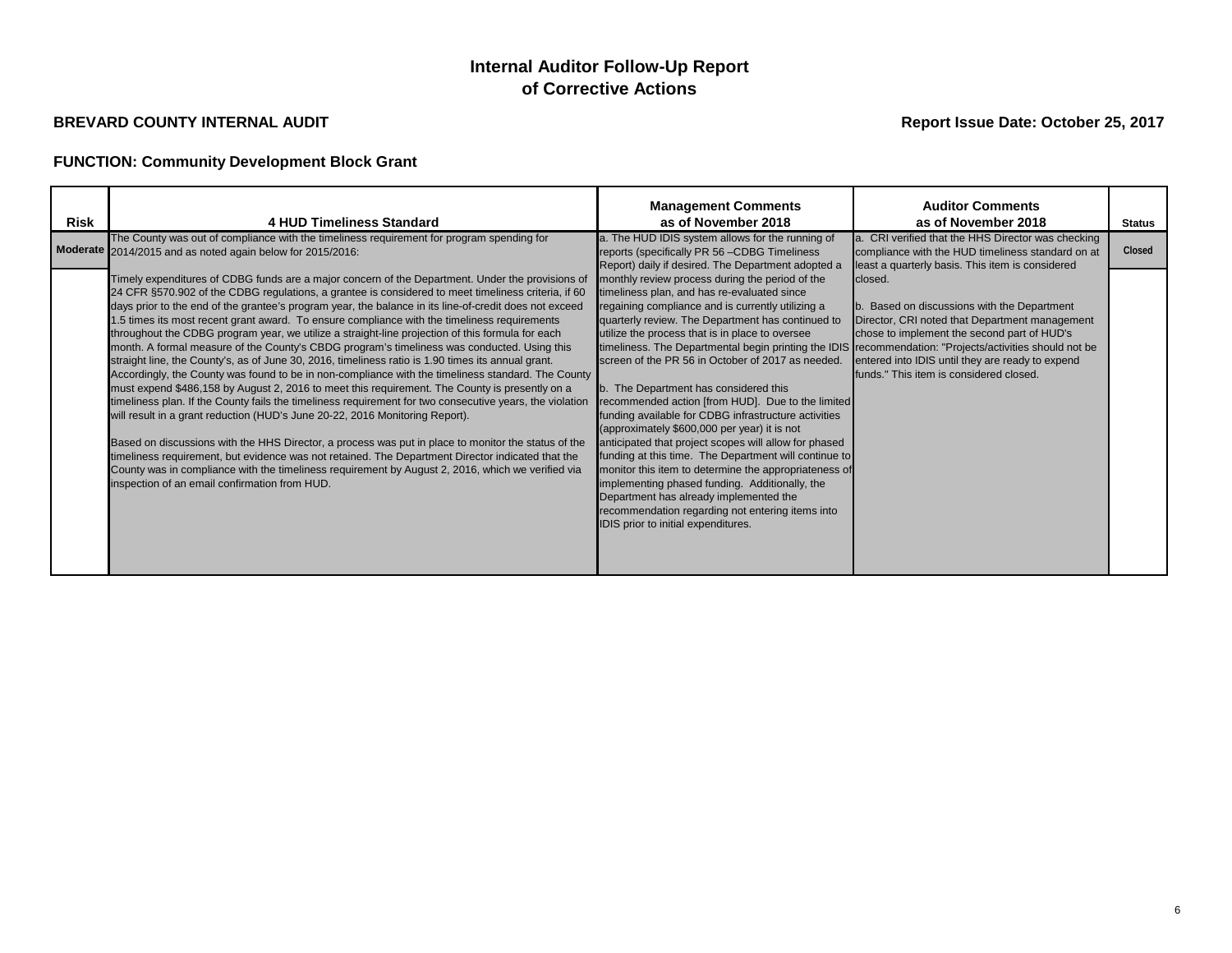## **FUNCTION: Community Development Block Grant**

|             |                                                                                                                                                                                                                                                                                                                                                                                                                                                                                                                                                                                                                                                                                                                                                                                                                | <b>Management Comments</b> | <b>Auditor Comments</b> |               |
|-------------|----------------------------------------------------------------------------------------------------------------------------------------------------------------------------------------------------------------------------------------------------------------------------------------------------------------------------------------------------------------------------------------------------------------------------------------------------------------------------------------------------------------------------------------------------------------------------------------------------------------------------------------------------------------------------------------------------------------------------------------------------------------------------------------------------------------|----------------------------|-------------------------|---------------|
| <b>Risk</b> | 4 HUD Timeliness Standard - continued                                                                                                                                                                                                                                                                                                                                                                                                                                                                                                                                                                                                                                                                                                                                                                          | as of November 2018        | as of November 2018     | <b>Status</b> |
|             | <b>Auditor Recommendation</b>                                                                                                                                                                                                                                                                                                                                                                                                                                                                                                                                                                                                                                                                                                                                                                                  | ECD:                       | <b>Testing Date:</b>    |               |
|             | We recommend that HHS management perform the following:                                                                                                                                                                                                                                                                                                                                                                                                                                                                                                                                                                                                                                                                                                                                                        | Closed.                    | Closed.                 |               |
|             | a. Establish a formal, documented process to monitor progress toward meeting the timeliness<br>requirement on a monthly basis by retaining the appropriate documentation generated from HUD's<br>Integrated Disbursement and Information System ("IDIS").                                                                                                                                                                                                                                                                                                                                                                                                                                                                                                                                                      |                            |                         |               |
|             | b. Consider implementing the recommended action in the June 2016 HUD Monitoring Report as<br>follows: "The County should consider funding projects in phases to ensure expenditures for the<br>reporting period. Projects/activities should not be entered into IDIS until they are ready to expend<br>funds."                                                                                                                                                                                                                                                                                                                                                                                                                                                                                                 |                            |                         |               |
|             | This will to help ensure the program is on task to expend the required ratio and help prevent the<br>Department from potentially receiving a grant reduction for failure to meet the HUD's timeliness<br>standard.                                                                                                                                                                                                                                                                                                                                                                                                                                                                                                                                                                                             |                            |                         |               |
|             | Management Response:                                                                                                                                                                                                                                                                                                                                                                                                                                                                                                                                                                                                                                                                                                                                                                                           |                            |                         |               |
|             | The Housing and Human Services Department fell out of compliance due to construction issues<br>beyond the control of the Department (bidding delays, contractor delays, etc.). The process that was<br>developed and has been implemented is functioning to meet the needs of the Department in<br>addressing this issue with HUD. The HUD IDIS system allows for the running of reports (specifically<br>PR 56 -CDBG Timeliness Report) daily if desired. The Department adopted a monthly review<br>process during the period of the timeliness plan, and has re-evaluated since regaining compliance<br>and is currently utilizing a quarterly review. The Department will continue to utilize the process that is<br>in place to oversee timeliness, but will begin printing the IDIS screen of the PR 56. |                            |                         |               |
|             | The Department has considered this recommended action. Due to the limited funding available for<br>CDBG infrastructure activities (approximately \$600,000 per year) it is not anticipated that project<br>scopes will allow for phased funding at this time. The Department will continue to monitor this item to<br>determine the appropriateness of implementing phased funding. Additionally, the Department has<br>already implemented the recommendation regarding not entering items into IDIS prior to initial<br>expenditures.                                                                                                                                                                                                                                                                        |                            |                         |               |

# **Internal Auditor Follow-Up Report of Corrective Actions**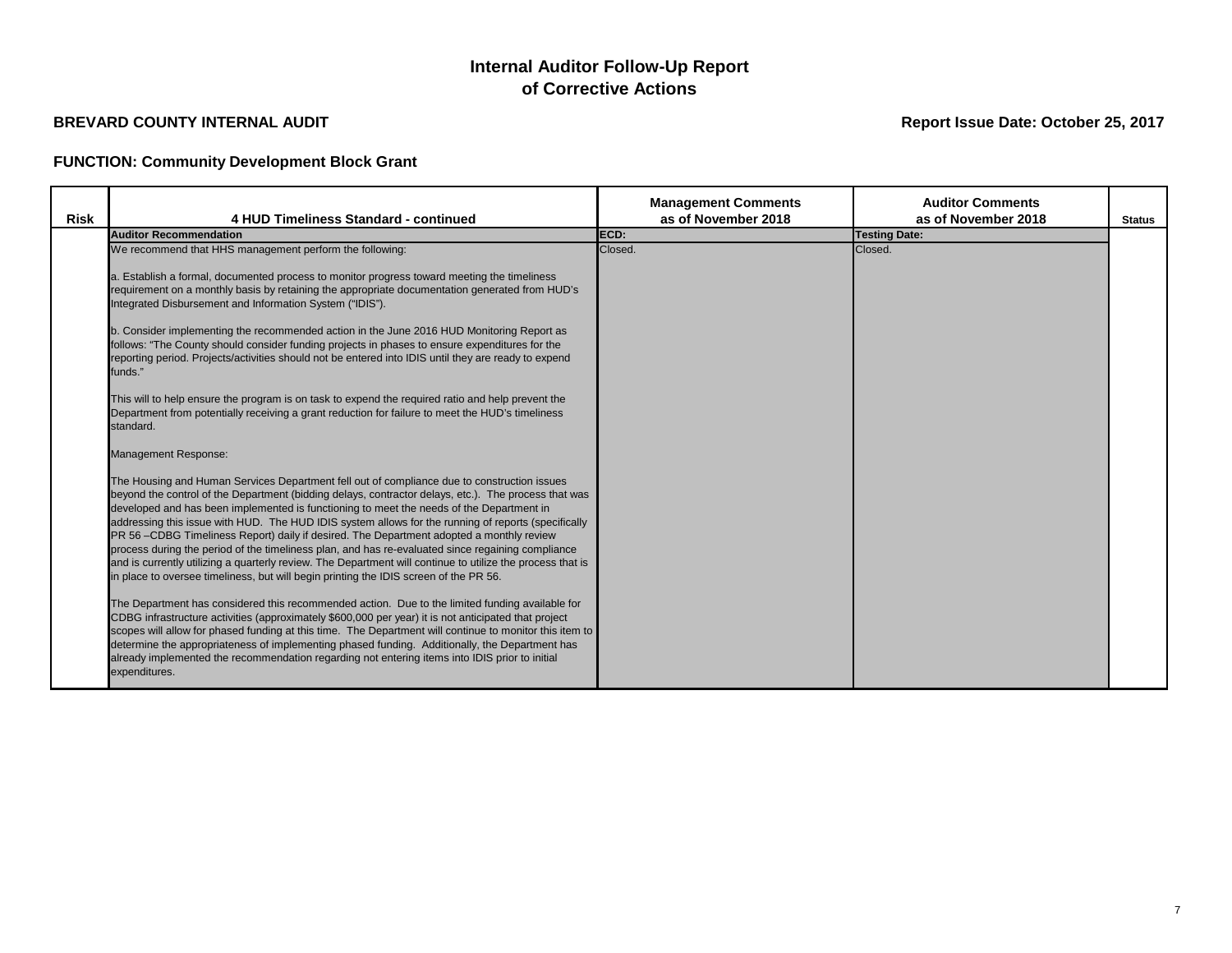## **FUNCTION: Community Development Block Grant**

# **Internal Auditor Follow-Up Report of Corrective Actions**

| <b>Risk</b> | <b>5 CAPER Reporting</b>                                                                                                                                                                                                                                                                                                                                                                                                                                                                                                                                                                                                                                                                                                                                                                                                                                                                                                                                                                                                                | <b>Management Comments</b><br>as of January 2019                                                                                                            | <b>Auditor Comments</b><br>as of January 2019                                                                                                                          | <b>Status</b> |
|-------------|-----------------------------------------------------------------------------------------------------------------------------------------------------------------------------------------------------------------------------------------------------------------------------------------------------------------------------------------------------------------------------------------------------------------------------------------------------------------------------------------------------------------------------------------------------------------------------------------------------------------------------------------------------------------------------------------------------------------------------------------------------------------------------------------------------------------------------------------------------------------------------------------------------------------------------------------------------------------------------------------------------------------------------------------|-------------------------------------------------------------------------------------------------------------------------------------------------------------|------------------------------------------------------------------------------------------------------------------------------------------------------------------------|---------------|
|             | We noted that the CDBG expenditures were not properly reported in the narrative section of the                                                                                                                                                                                                                                                                                                                                                                                                                                                                                                                                                                                                                                                                                                                                                                                                                                                                                                                                          |                                                                                                                                                             | The Department is working on providing the back-up CRI obtained and reviewed the reconciliation for the                                                                |               |
|             | Moderate CAPER and there was no documented support of the expenditures reported in the CAPER compared                                                                                                                                                                                                                                                                                                                                                                                                                                                                                                                                                                                                                                                                                                                                                                                                                                                                                                                                   | documentation that reconciles the expenditures                                                                                                              | expenditures recorded in SAP to those reported in                                                                                                                      | Closed        |
|             | to the accounting records as of the date the CAPER was submitted to HUD. The amount reported in<br>the beginning narrative section of the 2016 CAPER was the total amount of two programs: HOME<br>and CDBG funds expended during the 2015/2016 program year of \$2,016,473. Actual CDBG<br>expenditures as recorded in the accounting records in SAP were \$2,021,508. Upon discussion with<br>CDBG staff and review of supporting documentation, this variance was due to the following: 1) timing<br>differences of when the disbursements report was run from SAP (approximately \$5,000) and reported<br>in the CAPER to HUD, and 2) staff not including the HOME expenditures (\$500,414). HHS staff<br>communicated this reporting error to their HUD representative who advised HHS staff there was no<br>need to issue and re-advertise a corrected 2015/2016 CAPER Report since the error related to the<br>narrative section of the CAPER and the program expenditures as reported in the rest of the CAPER<br>were correct. | recorded in SAP to those reported in the most recent the most recent CAPER (2017-2018) that was<br>CAPER (2017-2018) that was recently submitted to<br>HUD. | recently submitted to HUD. The reconciliation<br>prepared by the Department appeared properly<br>supported and accurately recorded. This item is<br>considered closed. |               |
|             | <b>Auditor Recommendation</b>                                                                                                                                                                                                                                                                                                                                                                                                                                                                                                                                                                                                                                                                                                                                                                                                                                                                                                                                                                                                           | ECD:                                                                                                                                                        | <b>Testing Date:</b>                                                                                                                                                   |               |
|             | We recommend that the Department put the following process in place to address the timing<br>difference and reporting error:<br>• The accountant should perform and retain print-outs from SAP of the expenditures for both the<br>CDBG and the HOME programs for each respective program year that supports the amounts reported<br>in the CAPER.<br>• Then, the accountant should provide these print-outs to the CAPER preparer to help ensure that the<br>consolidated amount of expenditures is properly reported in the CAPER.<br>This will ensure accuracy and completeness of the CAPER as reported to HUD in IDIS demonstrating<br>that the underlying accounting system (SAP) supports the amounts as reported to HUD in the CAPER<br>for each program year.<br>Management Response:<br>The Department will have Accountant II print out the SAP screens and provide them to the CAPER<br>preparer as back-up documentation.                                                                                                  | Closed.                                                                                                                                                     | Closed.                                                                                                                                                                |               |